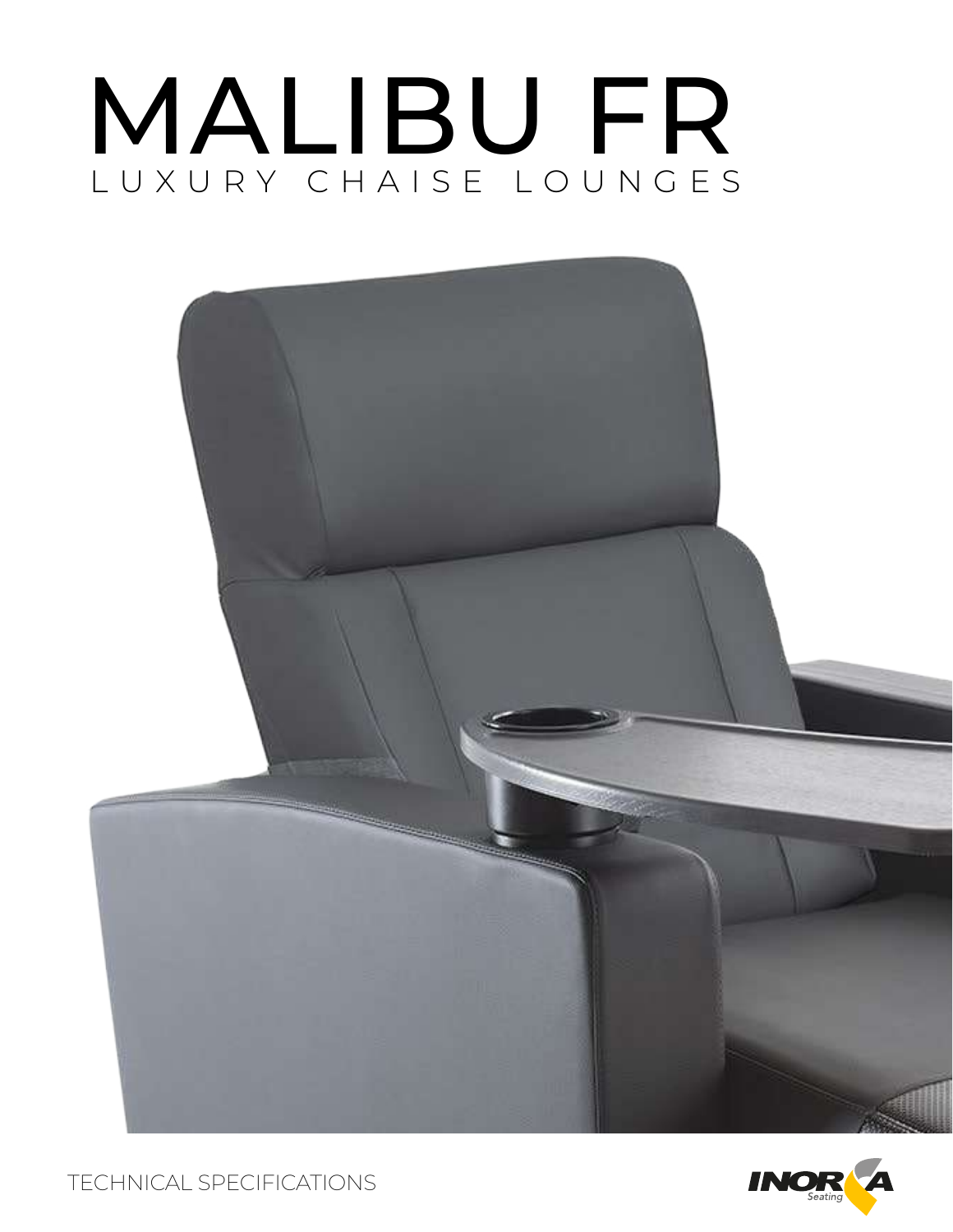# FEATURES AND BENEFITS

#### LUXURY UPHOLSTERY

Exchangeable covers, no staples or glue needed. Ease of installation as your crew can put them once all lounges are placed. Easy numbering identification (reflective thread)

#### NO-SAG SPRINGS

to reinforce lumbar support and bearing capacity.

#### ATTIC STOCK

2% critical components for on-site inventory



#### NO MORE EMPTY FRONT ROWS

An INORCA innovation to make front row seating more appealing to your moviegoers

#### REMOVABLE CUSHIONS

For an easy access in cleaning and maintenance purposes

#### FLAMMABILITY

mapping

Compliance with California Technical Bulletin 117 (TB 117) and Crib 5 on some upholstery references

# **ACCESSORIES**

NUMBERING AND LETTERING By seat or by row, plastic, lightened or embroidered, for convenient theater room

#### FIXED OR SWIVEL TABLES

Full sized to maximize concession sales

SPECIAL EMBROIDERY PATTERNS

A unique look for your luxury recliners

#### FOLDING ARMS For an easier access

#### REGULABLE HEATING SYSTEM

Increases comfort and provide a chilly ambience at the touch of a button

#### ELECTRIC BACKREST

To have different seating postures. A more upright position for Dine-in Theatres and a relaxed back to have an optimized sight line at the front row



# **ACCESSORIES**

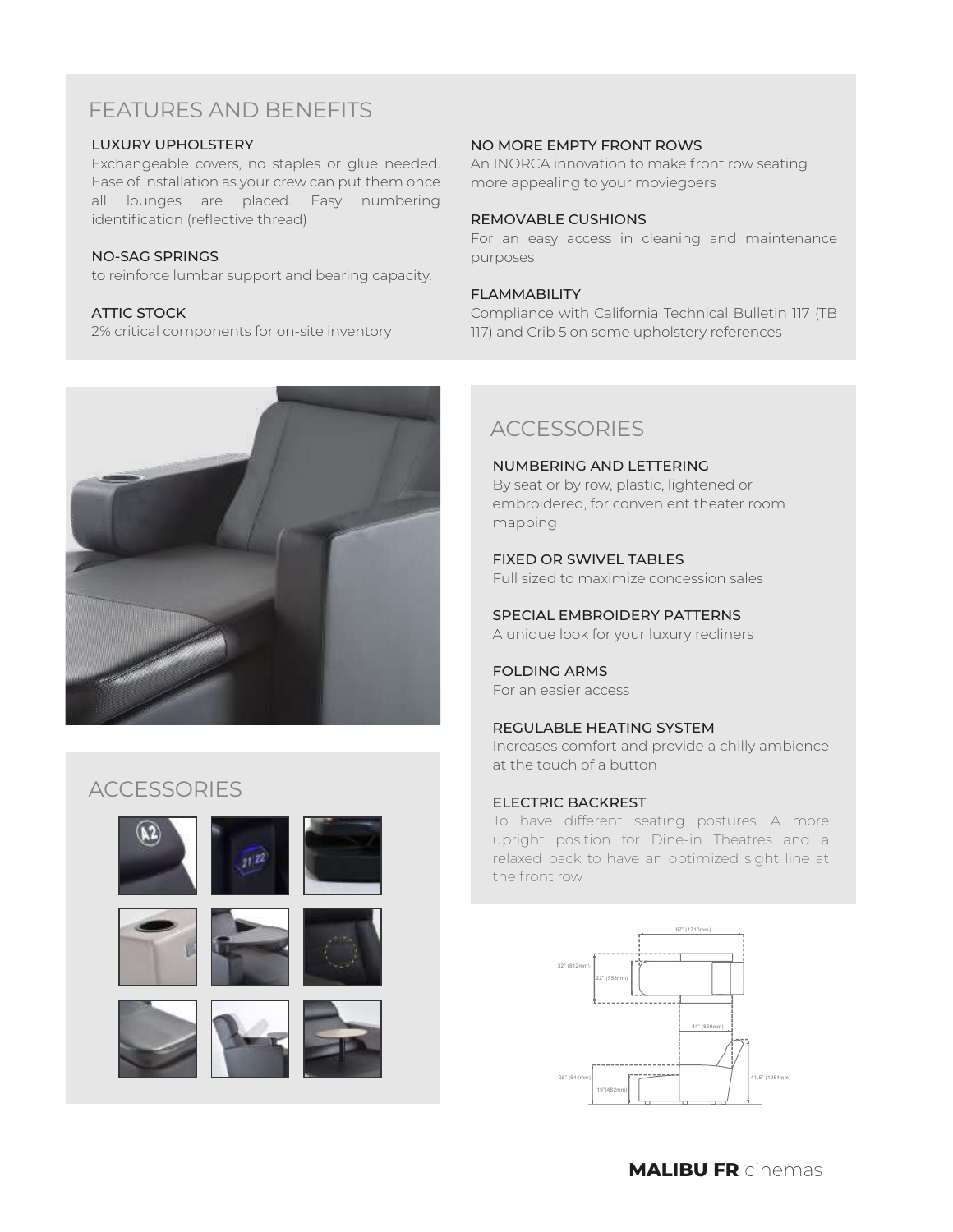# TECHNICAL SPECIFICATIONS

#### **STRUCTURE**

• Structural frame made of high quality CR round steel tubing, 18 gauge, of 1" (25mm) diameter for the back, and 3/4" (19mm) fot the seat.

• No-Sag springs to reinforce lumbar support and bearing capacity of the cushion.

• Panels made of CR rectangular steel tubing ,16gauge , of 1/2" x 1" (12 x 25mm) and reinforced with internal metal plates made of 11 gauge HR steel

• Plastic platforms

#### RECLINING MECHANISM

- Electrically driven by means of an adjustable envelope motor.
- Includes one source for every two sofas.
- Manual mechanism option (without motors)

#### BACKREST AND SEAT

• Backrest and seat molded in cold-injected polyurethane foam, and upholstered in vinyl.

## MOLDED FOAM

STANDARD LUXURY FIRM FOAM

Density *Back 40 - 45 Kg/m3 Cushion 45 - 50 Kg/m3*

**Hardness** *Back 3.4 - 4.4 Kg/f Cushion 3.9 - 4.3 Kg/f*

Density *Back 40 - 45 Kg/m3 Cushion 45 - 50 Kg/m3*

Hardness *Back 3.6 - 4.6 Kg/f Cushion 3.9 - 4.9 Kg/f*



Density *Back 40 - 45 Kg/m3 Cushion 45 - 50 Kg/m3*

Hardness *Back 2.9 - 3.6 Kg/f Cushion 3.9 - 4.3 Kg/f*



Density *Back 40 - 45 Kg/m3 Cushion 45 - 50 Kg/m3*

Hardness *Back 2.5 - 3.5 Kg/f Cushion 3.9 - 4.3 Kg/f*